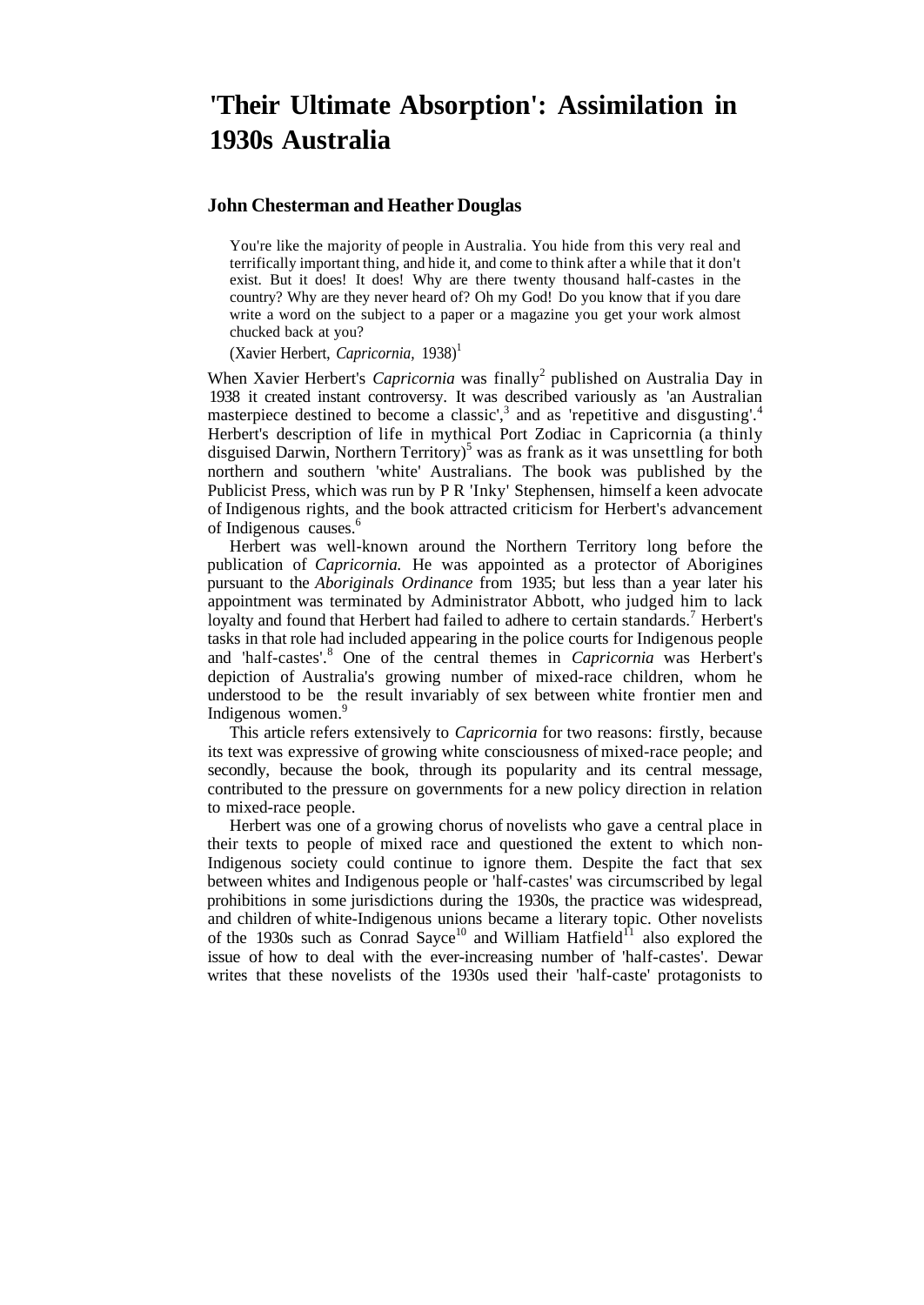challenge the notion of what it meant to be white or Indigenous.<sup>12</sup> One of the central stories of the narrative *of Capricornia* is the tale of the 'half-caste' Norman Shillingsworth. Norman had grown up believing that he was the son of a Javanese princess, but on returning to the Northern Territory he is subjected to racism and becomes aware of his Indigenous heritage. Herbert presents the racism directed at Norman and other 'half-castes' as generally 'wilful, stupid and remedial'.<sup>13</sup> Much of the tragedy in the epic tale revolves around the difficulties faced by 'halfcastes' living in the Northern Territory. For example, the tragic and confronting fate of the 'half-caste' woman, Tocky, ends the book when she and her baby are found dead, hiding from the police in a water tank.<sup>14</sup>

While Herbert was writing his book, the various Indigenous authorities in the states and the Northern Territory were haphazardly yet uniformly coming to the view that their Indigenous policies were not working. As the book was published, the issue reached a crescendo. *Capricornia* and Herbert's dislike of 1930s policy on Indigenous people were raised a number of times in the federal parliament to support some parliamentarians' own dislike of prevailing policy.<sup>15</sup> In 1938 Holloway, the member for Melbourne Ports, noted that:

We have been tinkering with the half-caste problem, but we have not made any impression on it; it is gaining all the time ... [a new] plan proposed nothing to stop the growth of half-castes or uplift the full-blooded aborigines.<sup>16</sup>

A policy shift seemed to be inevitable. The new approach that was being developed in mainland jurisdictions would come to be known as assimilation, and would prove particularly attractive to policy-makers from the mid 1930s.

#### **Assimilation**

Assimilation was a policy in the ascendancy in Indigenous affairs from the 1930s to the 1960s.<sup>17</sup> The standard definition now of assimilation dates back to the 1963 statement by Aboriginal affairs ministers:

The policy of assimilation means that all Aborigines and part-Aborigines will attain the same manner of living as other Australians and live as members of a single Australian community enjoying the same rights and privileges, accepting the same responsibilities, observing the same customs and influenced by the same beliefs, hopes and loyalties as other Australians.<sup>18</sup>

This seemingly simple statement belies the many assumptions that render 'assimilation' an extremely complex concept to define. As Russell McGregor contends:

'assimilation' had no single meaning. It was a discourse which was informed by a diversity of intellectual currents and which produced significantly divergent visions of the Aboriginal destiny.<sup>19</sup>

One cause for the confusion surrounding 'assimilation' lies in the fact that the term was used in relation to two distinct forms of integration. The first could be called 'biological absorption', or the desired removal of Indigenous physical characteristics. The second can be termed 'social integration', whereby Indigenous cultural or social practices would yield to non-Indigenous social and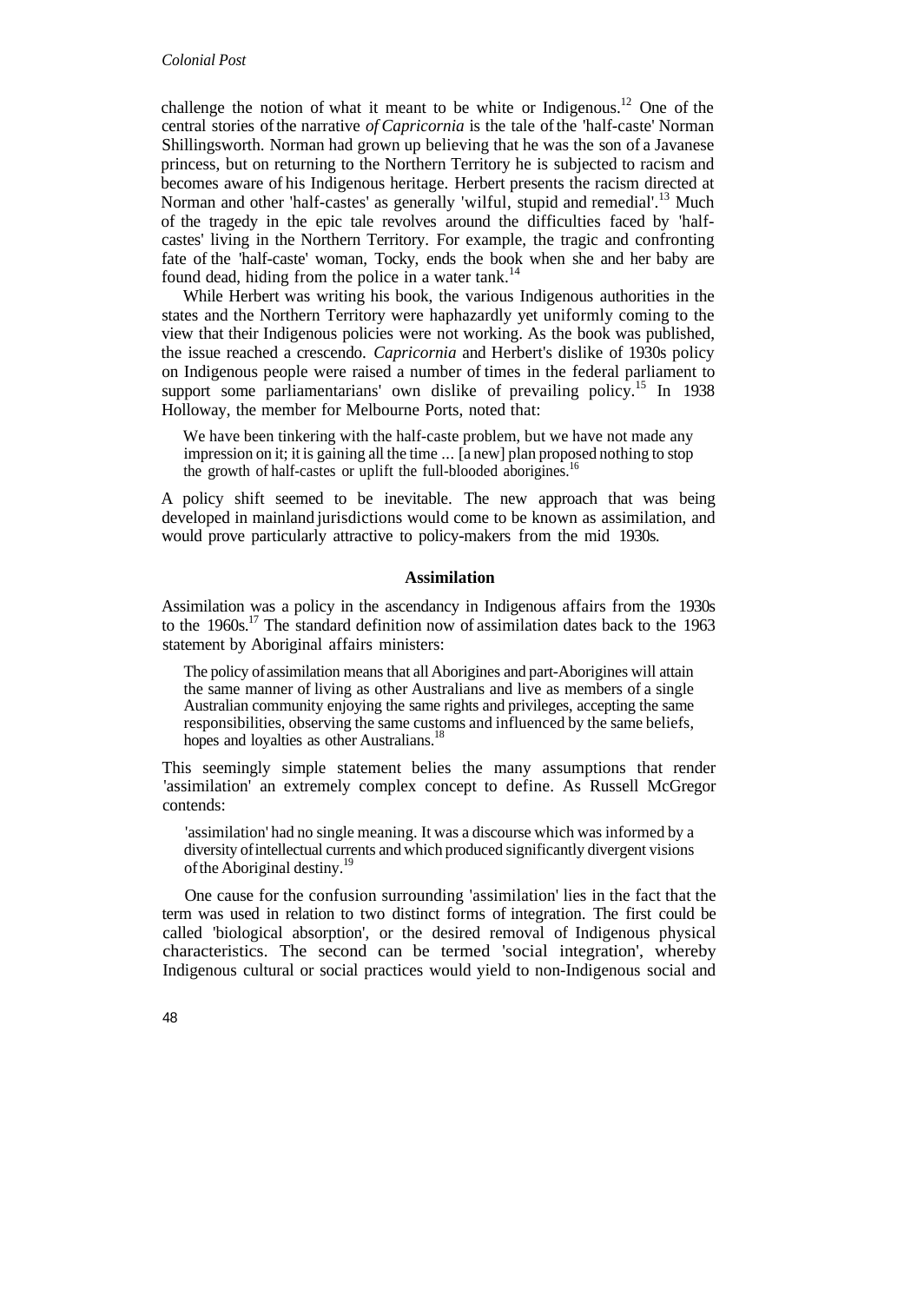cultural practices.<sup>20</sup> Some of the authorities on Aboriginal affairs in the states and territories — for example, A O Neville in Western Australia and Cecil Cook in the Northern Territory — were keen advocates of the active 'breeding out' of Aboriginality. Others, most famously the Sydney anthropologist A P Elkin, championed the 'social integration' version of assimilation. To complicate matters further, some of the experts in the 1930s who did not advocate the active attempt by authorities to 'breed out' Aboriginality were nevertheless of the 'dying race' view, and held that social integration would facilitate the eventual demise of Indigenous peoples. The 'dying race' view was on the wane by the start of the second world war; nonetheless, it further complicates any attempt to give a clear definition of the policy of assimilation. $21$ 

The issue of coercion is central to some of the confusion surrounding the term 'assimilation'. Modern-day understandings of the policy often focus, with reason, on those coercive practices that saw authorities compel Indigenous people to forego familial, social and cultural practices in order to merge with white society. The most horrendous example of these practices was the forced removal of mixedrace Indigenous children from their parents.<sup>22</sup> But for some people in the 1930s and later, the term 'assimilation' was used less to justify coercive practices and more to indicate a social expectation. For many, the expectation was that the Indigenous population would eventually lose its cultural (and even biological) uniqueness as its members increasingly interacted with white society. Even where coercion was understood to be a part of the policy, there was disagreement over what the coercive practices should entail; experts who used the term to justify coercive practices disagreed over the extent to which 'assimilation' required the severing of cultural connectedness.<sup>23</sup> While even defining assimilation retrospectively is challenging, Indigenous authorities in the 1930s encountered increasing difficulties in enforcing existing policies and practices.

### **Regulating lives before the 1930s**

From the late nineteenth century to the 1930s, the broad policy direction of state and territory governments in 'settled' parts of Australia had been to isolate socalled 'full blood' Indigenous people on reserves. Some of those people labelled 'half-castes' were considered to be 'Aboriginal' and were forced also to reside on reserves, while others were left free of governmental interference.

One practice that all protection schemes in the states and the Northern Territory attempted was to define legally who was 'Aboriginal' and who was not. People of mixed race, people with both Indigenous and non-Indigenous forebears, created administrative difficulties, and administrative regimes resorted to fanciful determinations based on skin colour as an indication of biological descent, as well as social associations in determining just where on this divide people fell.

The process of drawing a line between colonised and coloniser fulfilled both administrative and ideological functions. In administrative terms, the division guided the making of decisions as to who would be subject to the 'protection' legislation in the various jurisdictions. Ideologically, the division between conqueror and conquered evinced the success of the colonisation process.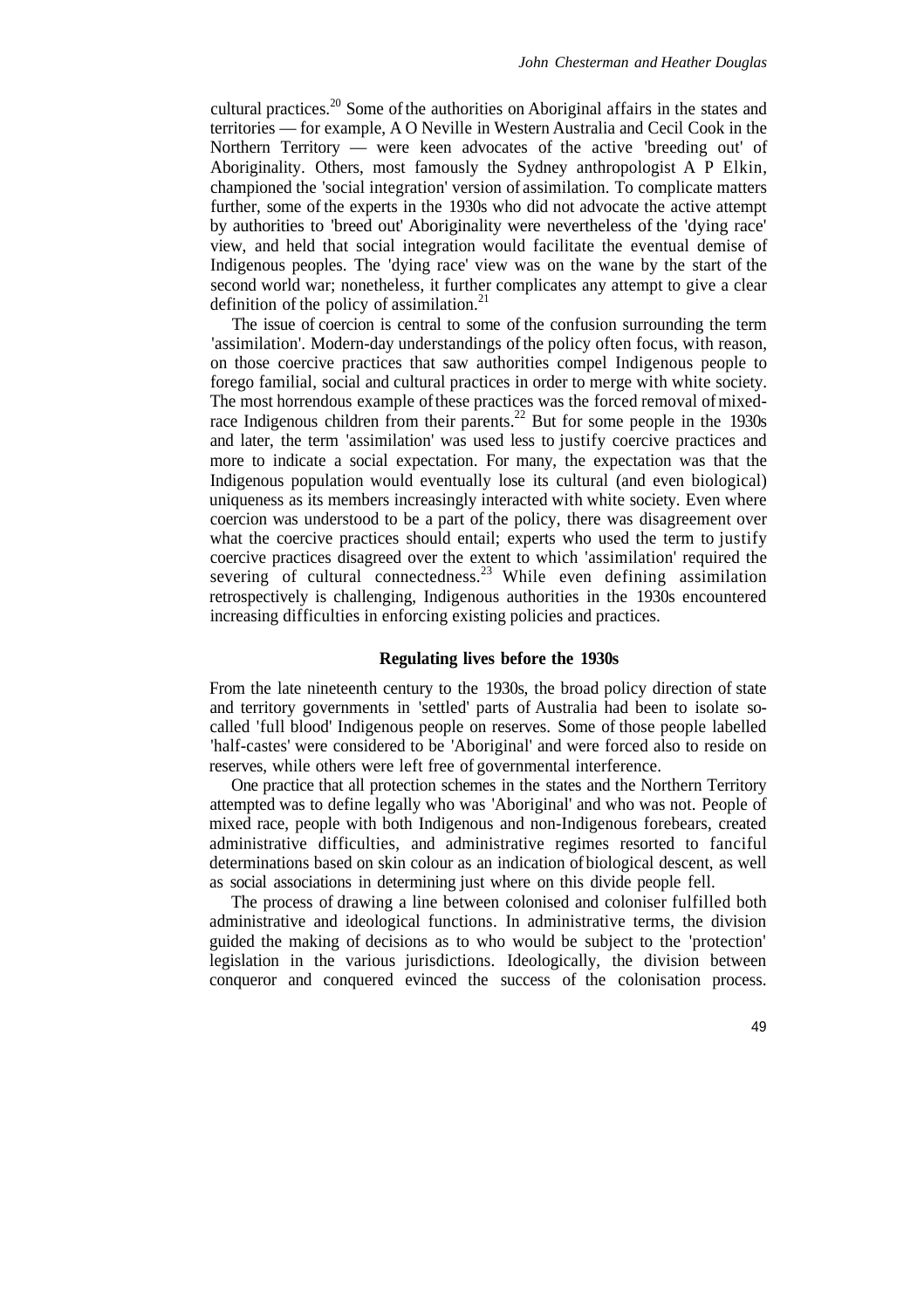Uncertainty as to whether an increasingly large group of people were 'coloniser' or 'colonised' undermined this process.<sup>24</sup>

#### **Aboriginality**

Victoria became the first jurisdiction to attempt to draw a clear line between those it considered Aboriginal and 'half-castes' with legislation in 1886. The 1886 Act defined as 'aboriginal' the following people: any 'half-caste' over the age of thirtyfour who was 'habitually associating and living with an aboriginal'; any 'female half-caste' who prior to the Act was 'married to an aboriginal' and who continued to live with him; any 'child of an aboriginal' who could not 'earn his or her own living'; and any 'half-caste' who held a licence to live on an Aboriginal reserve. The aim of this identification was to assist in the removal of most 'half-castes' from Aboriginal reserves. To facilitate this transition, the Victorian Board for the Protection of Aborigines was empowered to supply 'half-castes' with rations for three years, clothing for five years, and blankets for seven years.<sup>25</sup>

Some historians have been of the view that Australian attempts to deal with 'the half-caste threat' began in Victoria with the 1886 Act. This legislation has been described as marking the beginning of the 'official panic' about mixed-race people.<sup>26</sup> However, there is evidence to suggest that, rather than being a response to panic, the 1886 Act can be understood as a cost-saving measure. According to Alfred Deakin, then a member of Victoria's legislative assembly, the aim of the 1886 Act was to make 'the half-castes useful members of society, and gradually [relieve] the State of the cost of their maintenance'. The Victorian Board for the Protection of Aborigines, which effectively authored the new legislation, argued that the legislation sought to ensure 'that the process of merging should be completed as soon as possible, after which all responsibility of the Government as regards [the half-castes] would cease  $-$  finality being thus attained'.<sup>27</sup> Under the guise of calling them 'free and equal citizens of the colony', financial savings could be made by merging 'half-castes' into the non-Indigenous community, while 'full blood' Indigenous people could be left gradually to dwindle in numbers on reserves. The change also gave Victorian authorities the freedom to split up a politically active group of individuals at one of the reserves.<sup>28</sup>

The commonwealth government, in the year of its creation, was called upon to state where it drew the definitional line that separated Indigenous and non-Indigenous people. In 1901 Alfred Deakin, as the first commonwealth attorneygeneral, made an administrative ruling that section 127 in the Australian Constitution, which barred the counting of 'aboriginal natives' in the calculation of population statistics, did not refer to 'half-castes'. He wrote that 'I am of opinion that half-castes are not "aboriginal natives" within the meaning of this section, and should be included in reckoning the population'. This ruling was soon followed by the Attorney-General's Department, with the term 'Aboriginal' applying only to 'all persons in whom the aboriginal blood preponderates'.<sup>29</sup> Certain people of mixed race ancestry, those of fifty per cent or more white descent, were to be included in the general population. While in some ways this appears to have been assimilatory in nature, this policy carried with it no broader implications about the extent to which mixed race people would be compelled to mix with non-Indigenous society.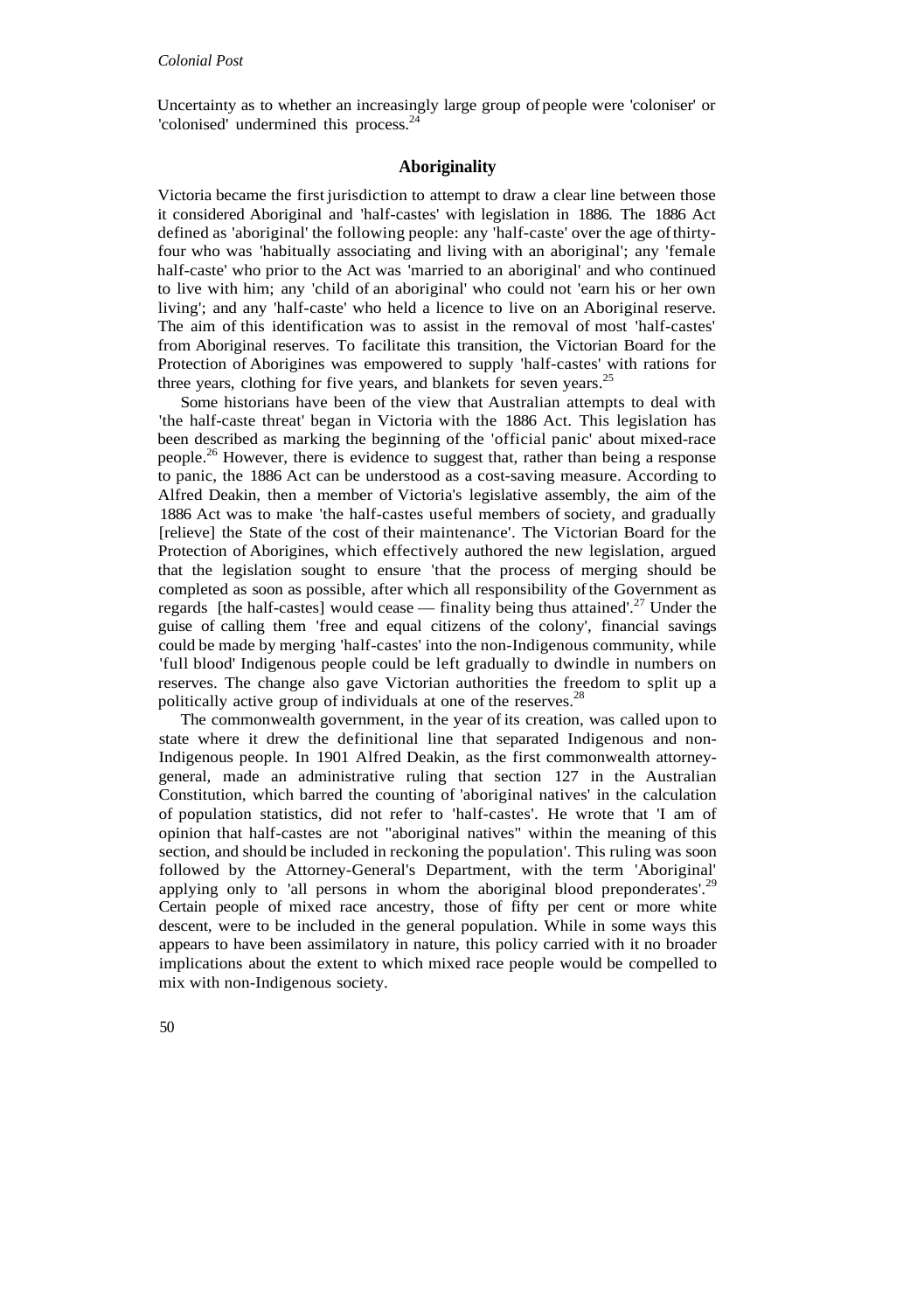The commonwealth adopted a different approach when it came to administer 'protection' laws in the Northern Territory. Although the commonwealth did not possess any direct power to legislate nationally with regard to Indigenous people until 1967, after 1911 the commonwealth government took over the administration of the Northern Territory from South Australia. It played a similar role in the Northern Territory to that played by state governments in the administration of Indigenous affairs. The commonwealth's first comprehensive piece of protection legislation in the Northern Territory, the *Aboriginals Ordinance 1918,* in general terms treated as Aboriginal those 'half-castes' who associated with Indigenous people.<sup>30</sup> The focus thus was less on 'preponderating blood' and more on social associations.

Queensland's first piece of protection legislation, the *Aboriginals Protection and Restriction of the Sale of Opium Act 1897,* defined the term 'Aboriginal' very broadly. Yet its main aim was to treat as Aboriginal those 'half-castes' who lived with Indigenous people, while it sought to ignore those 'half-castes' who lived away from Indigenous people. In the words of one Queensland politician:

There were two classes of half-castes, those who generally went with the blacks, and those who went with white people, and the provisions of the measure might very well be restricted to those half-castes who would come within the definition of an aboriginal — that was, those who habitually lived or associated with aboriginals. $3$ 

Likewise, in Western Australia the protection legislation enacted in 1905 classed as Aboriginal: 'a half-caste who lives with an aboriginal as wife or husband'; 'a half-caste who ... habitually lives or associates with aborigines'; and 'half-caste' children under sixteen years old.<sup>32</sup>

Whether people of mixed-race ancestry were determined by authorities to be Aboriginal depended on the rules in place in the particular jurisdiction in which the individual lived, and often ended up being determined according to social practices rather than by reference to 'blood'. The once-imagined racial divide between colonisers and the colonised was increasingly belied by the fact that it was not 'blood' but the company kept that determined whether 'half-castes' would be treated as Aboriginal.

#### **The 'half-caste' problems in the 1930s**

By the 1920s all mainland states and the Northern Territory had established Indigenous 'protection' regimes that empowered the removal of Indigenous people to reserves and, once there, regulated their lives.<sup>33</sup> The realisation that Australia was home to an increasing population of mixed race children forced governments and Indigenous administrators to rethink their approaches. Although there is no precise date at which this realisation could be said to have been shared by administrators and policy-makers, the 'tipping point' appears to have occurred around the mid 1930s, the time Herbert was finishing *Capricornia.* This realisation coincided with the growing scientific acceptance that the Aboriginal race was not a 'doomed' one.<sup>34</sup>

In 1935 the *Northern Standard* reported that eighty-five per cent of the births in the Northern Territory in 1934 were 'half-caste' children born of two 'half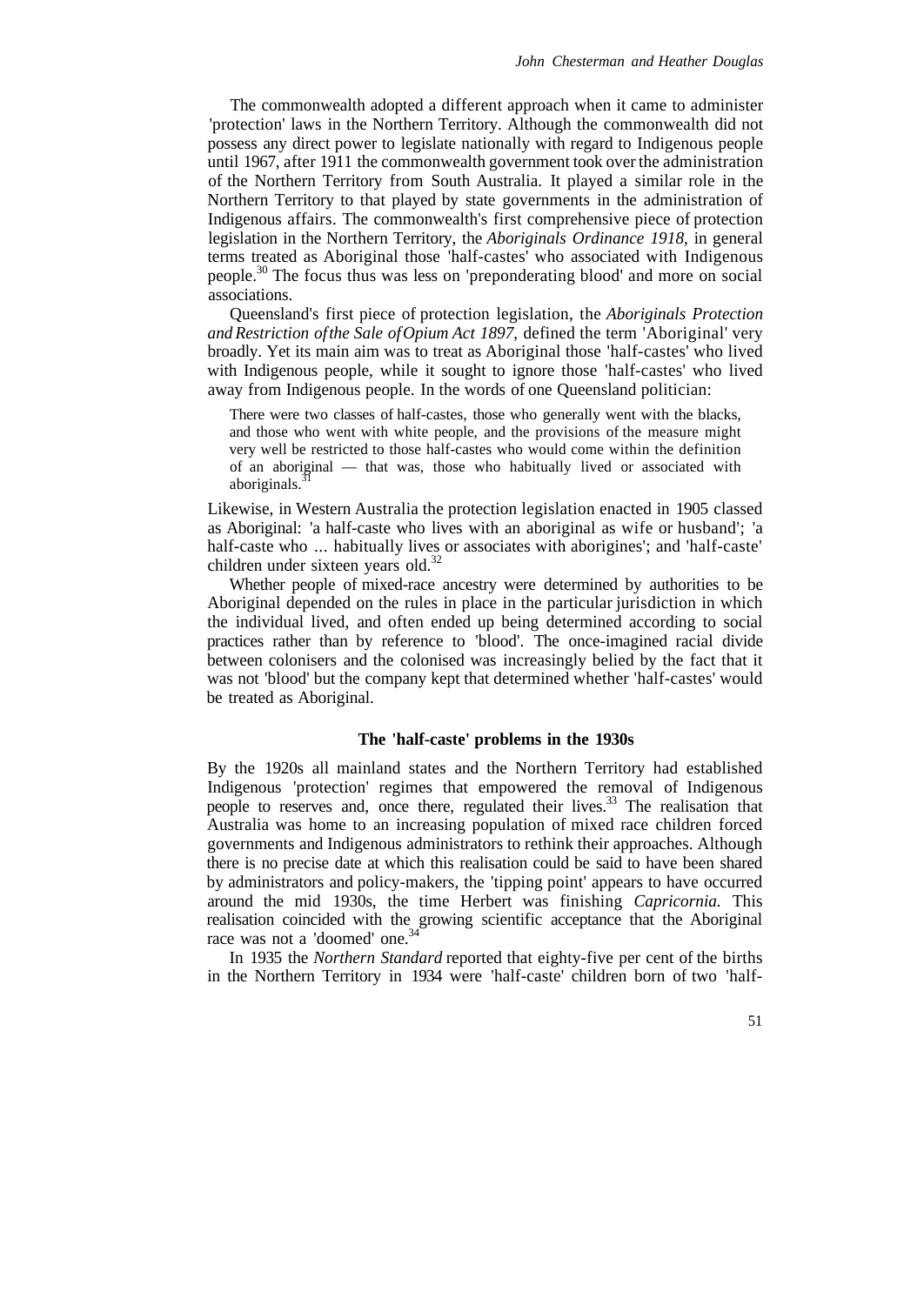caste' parents. Patterson, the minister for the interior, was reported as saying that a new policy was needed to address this particular issue.<sup>35</sup> In 1938 the *Northern Standard* noted that since 1921 the number of 'half-caste' Indigenous people in Australia had more than trebled, and that 'half-castes' had been increasing at a consistently higher average national rate than the white population.<sup>36</sup> The growing 'half-caste' population created problems at three levels: at the ideological level; at the administrative level; and, ultimately, at the policy level.

## *The ideological problem of the 'half-caste'*

The growing mixed-race population raised several ideological problems for white Australian society. Many viewed people of mixed race as the embodiment of the worst of both races; to white society they were at the very least illegitimate through birth out of wedlock, yet they did not possess the redeeming feature of authentic Aboriginality. Patrick Wolfe has written about the threat posed by these people to mainstream Australia, and indeed to the colonial project, in these terms:

European society was unified in contradistinction to the Aborigines and vice versa; the two categories mutually constructed each other. Thus hybridity was repulsive because, in threatening the black category, it thereby threatened the white one as well. $37$ 

Children whose parents were both Indigenous could be conveniently described as 'other', while mixed race children challenged this designation. A conversation between Differ and Oscar in *Capricornia* illustrates this challenge:

Oscar: 'Half-castes should be left in their place - with the Binghis ...'

Differ: 'But why left with the Binghis?'

Oscar: 'Because they're half that.'

Differ: 'What about the other half- the white?'

Oscar: 'That's submerged.'<sup>38</sup>

Others saw matters differently to Oscar. Not all in the community shared the fear of being overtaken by 'half-castes'. One contributor to the *Northern Standard* commented on the need for a larger population for the workforce in the Northern Territory and saw the answer in the 'half-caste' group: 'The progressive blood of the white man pulses in the veins of these people together with that of their native ancestors  $\ldots$  let them populate our land.<sup>39</sup>

However, it was at the ideological level that *Capricornia* touched a raw nerve, published as it was at the very time when Indigenous policy-makers were coming to the realisation that no current government initiative was able to deal with the growing number of mixed-race offspring. As Mudrooroo writes in his introduction to one edition *of Capricornia,* Herbert addresses the 'fear in the Northern Territory that the white minority population might lose its place of dominance and be replaced by a "Coloured" majority'.<sup>40</sup> This was certainly a fear at the time that *Capricornia* was published. A year earlier, during a 1937 conference of state and commonwealth Indigenous authorities, Cecil Cook, the chief protector of Aborigines in the Northern Territory, had said that in the Northern Territory 'there is now a population of half-castes numbering one-fifth of the total whites ... and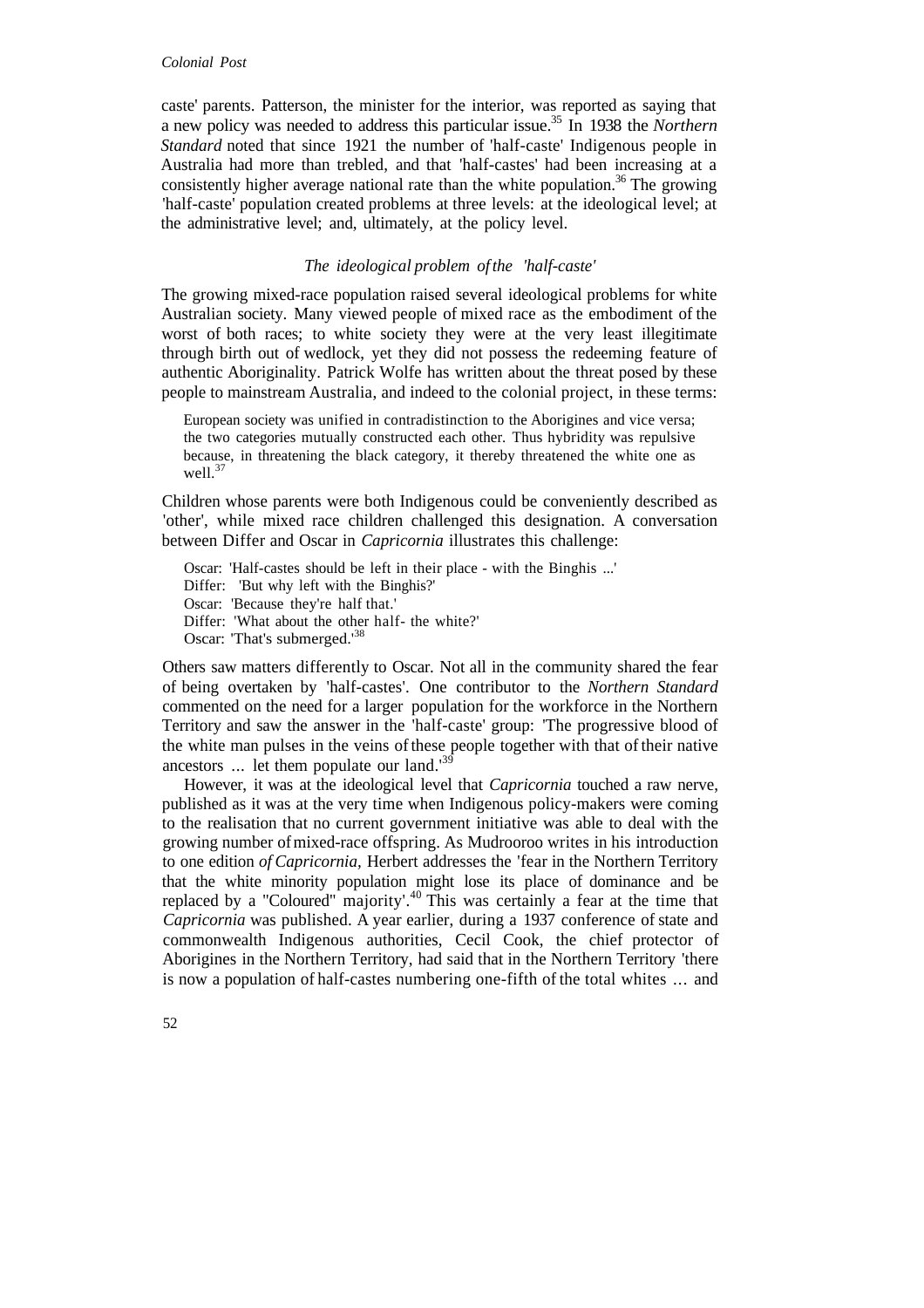it is only a matter of a few years before the half-caste population will approximate that of the white population'. Cook then went so far as to argue that:

unless the black population is speedily absorbed into the white, the process will soon be reversed, and in 50 years, or a little later, the white population of the Northern Territory will be absorbed into the black. $41$ 

Cook's comments convinced some of the state and territory representatives at the conference. B S Harkness, from the New South Wales Aborigines Protection Board, commented: 'It is awful to think that the white race in the Northern Territory is liable to be submerged, notwithstanding that on this continent 98 per cent of the population is of British nationality'.<sup>42</sup> Herbert was more than happy to provoke this fear. As one biographer has written, quoting Herbert's letters, Herbert sought:

to mobilise the 'Halfcastes  $\&$  Quartercastes whose blood is pure Aboriginal  $\&$ European' into 'a gigantic organization called the Euraustralian League' which would 'rise up & multiply & eventually sweep the Pommies back into the sea'.<sup>43</sup>

Although Herbert was fond of making outrageous comments to unsettle the establishment, his comment probably reflects his view that people of mixed-race ancestry could make a positive contribution to Australian life.<sup>44</sup>

#### *The administrative problem of the 'half-caste'*

The increasing population of people of mixed-race parentage was causing administrative difficulties, with the line dividing Indigenous people from non-Indigenous people becoming ever harder for administrators to draw. Moreover, the policies that informed the legislation controlling Indigenous people in the 1930s were often inconsistent. On the one hand, there was a persistent view among some policy-makers that the colour could be 'bred out' of 'half-castes'; on the other, the view that Indigenous people and 'half-castes' needed protection from white men and thus needed to be kept separate from them. Throughout the 1930s Aboriginal and 'half-caste' women in the Northern Territory were allowed to marry white men with the authority of the protector, but they were not allowed to consort before marriage. This begs the question, how else to marry but to first consort? As one contributor to the *Northern News* asked, 'Under what system does Dr. Cook send forth his unfortunate "half-caste" charges in marriage to white men?<sup>45</sup> The dearth of white women in the Northern Territory was also a well known fact,<sup>46</sup> as was the assumed associated inevitability that white men would seek sexual satisfaction from relationships with Indigenous women and 'half-castes'.<sup>47</sup> Venereal disease was epidemic, and one administrative response to this health issue was to further control Indigenous and 'half-caste' women.<sup>48</sup>

Although there was some minor pressure from the community for white men to recognise and care for their 'half-caste' progeny, such children were often left in the care of their Indigenous mothers, and subsequently many were removed to 'half-caste' homes.<sup>49</sup> There was a debate canvassed in the *Northern Standard* in 1935 supporting the idea that paternity testing in the form of blood tests should be applied, so that the financial pressure of caring for 'half-castes' should be worn by those with resources who had helped produce them.<sup>50</sup> Often, the blame for the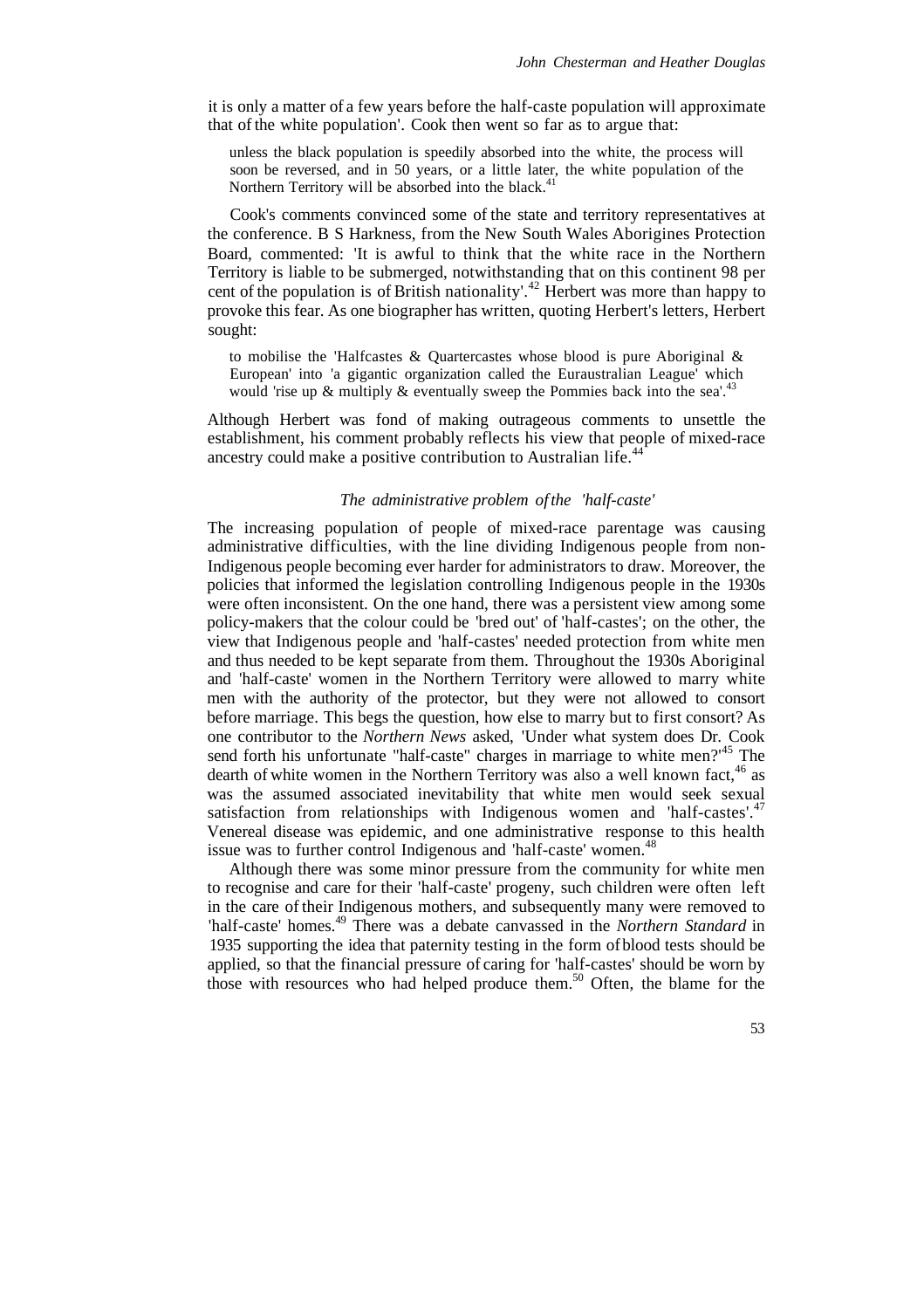birth of 'half-castes' was placed on the 'notoriously sexually inclined half-caste women' and the failure of their protectors.<sup>51</sup>

Legislation in the 1930s was purportedly in place to protect Indigenous and 'half-caste' women.<sup>52</sup> However, perhaps another aspect of such legislation was to stem the apparent increase in the half-caste population by refusing to allow relationships between white men and Indigenous or 'half caste' women. In any case, the legislation was ineffective. Two major difficulties were the problem of identifying race and the problem of evidence.

The issue of conflict in relation to legislation disallowing consorting and allowing marriage between white men and 'half-caste' women is played out in some of the cases reported in the *Northern Standard* newspaper. In April 1935 William Bonnick-Jones was charged with 'unlawfully and habitually consorting with a half-caste', Maggie Smith.<sup>53</sup> The prosecutor argued that Bonnick-Jones had been warned several times to discontinue his liaison, but Smith had failed on a number of occasions to return to her Darwin compound. The prosecutor asked for a penalty that would deter the behaviour; Bonnick-Jones was fined, but in May was again charged with the same offence. The court heard evidence that he had made an application to the chief protector of Aboriginals to marry Smith but had been refused because of his health. He had been placed on six months probation to see if there could be some improvement in his health. In contravention of the probation, he had gone out bush to live with Smith. On the occasion of his second charge he was sentenced to three months imprisonment. Meanwhile, Smith was charged with being in a prohibited area.<sup>54</sup>

The general confusion on the question of race and race contact is illustrated in *Capricornia* through Differ's conversation with Oscar about the future of Differ's 'half-caste' daughter:

Differ smiled ... I'll pretend she's a half-caste of another race — Javanese or some such race that the mob doesn't know much about and therefore'll respect. She could pass for a half-caste Javanese. She could pass for a Javanese princess, in fact.<sup>55</sup>

Differ's views about the race confusion of the mob were played out in the Northern Territory courts in the 1930s. For example, in 1935 Peter Thompson was charged with habitually consorting with a 'half-caste' woman named Caroline Babun.<sup>56</sup> His defence to the charge was that Babun was not a 'half-caste'. Thompson advised the court that Babun's father was Singhalese and that her mother was Egyptian. Babun in turn gave evidence that her Egyptian mother had died when she was young and that her father had then taken up with a full-blood Aboriginal woman. The magistrate noted that he had the power to look at Babun's features carefully to decide the question, and found that she could not be the daughter of an Aboriginal woman; the charges were dismissed. Later similar charges against Thompson were brought to the court for a second time and this time the prosecution arranged for evidence to be given by an Indigenous man, Laurie, who stated that he had been present at the birth of Babun and that he could say with certainty that her mother was a full-blood Aboriginal woman. The defence was not given an opportunity to provide evidence, and Thompson was convicted and fined for consorting. There was some evidence that the protector made efforts to keep 'half-castes' and white men separate. The *Northern Standard* reported in 1937 that there was a police 'crackdown' with respect to the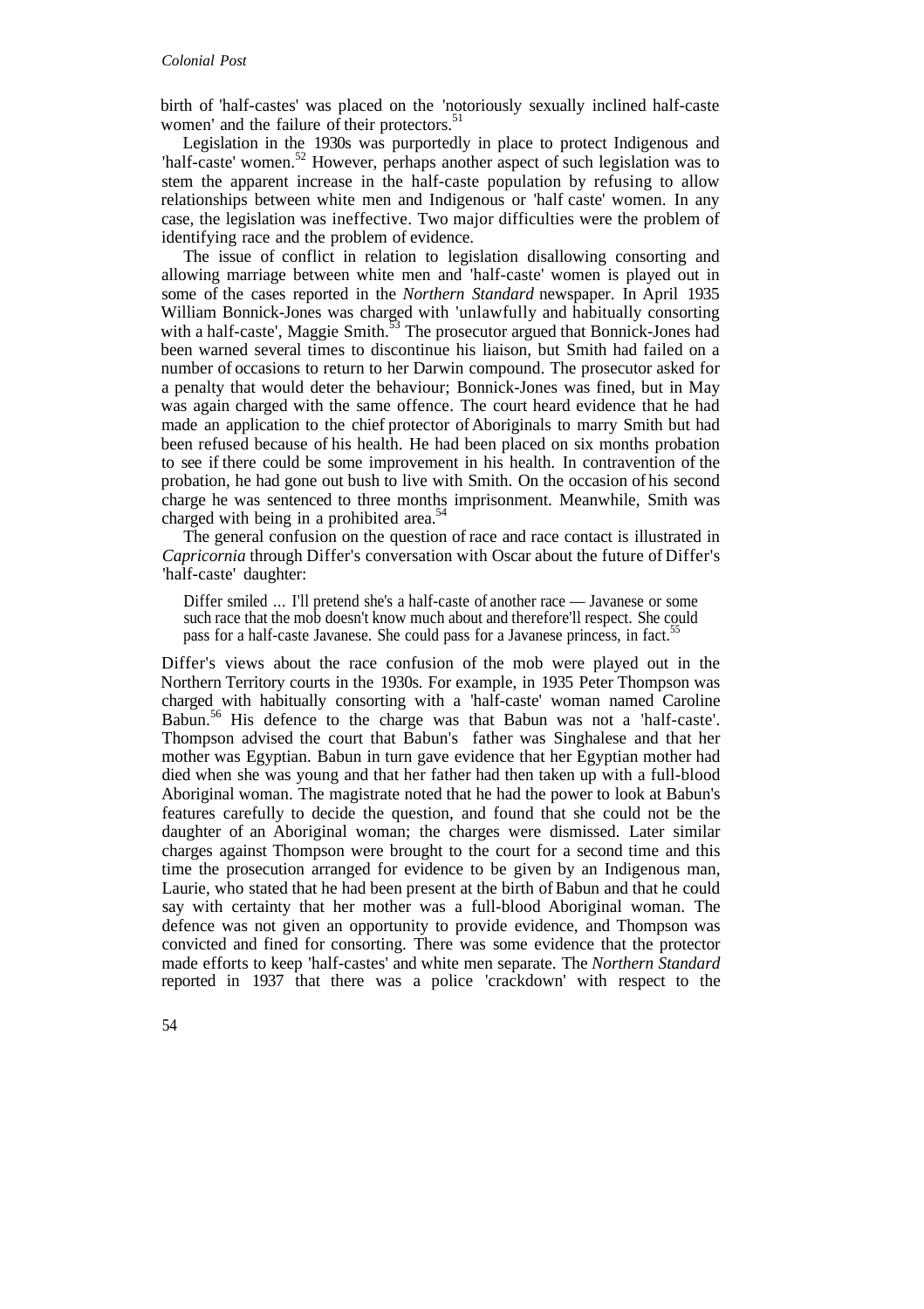Ordinances, the paper reported that three white men had been charged with living with 'half-castes' without being married to them.<sup>57</sup> The prosecutor argued that the women should receive the protection of the law and two of the men were fined.

The increasing difficulties associated with race distinction and identification are illustrated in another 1937 case where a woman was prosecuted after she failed to return to the half-castes' home. The woman argued that she was not a 'halfcaste': she said that her mother was a quarter-caste and her father was a white man, which made her an 'octoroon'. The charge was dismissed. She was subsequently awarded damages after she successfully claimed that she had been wrongfully imprisoned in a half-castes' home. $58$ 

The Aboriginal protectors<sup>59</sup> and employers of Indigenous women and 'halfcastes' were often suggested to be their prime seducers. Herbert gives us the example of the character Humbolt Lace in *Capricornia.<sup>60</sup>* Lace is a white man and a protector of Aborigines. When a 'half-caste' young woman named Connie conies into his care, the reader hears of his desire to 'go combo' — a desire borne out when he seduces Connie. Connie becomes pregnant, and Lace arranges her marriage to a 'half-caste' named Peter Pan.<sup>61</sup> Speaking to Oscar, Lace defended his marriage plan and denied paternity: 'it's no fault of mine she's got into trouble  $\ldots$  Couldn't watch her day and night. I've reported the matter to the Protector.<sup>'62</sup>

Where the abuse of a position of authority over Indigenous women occured, successful prosecution presented further difficulties. In 1936 Priest was sentenced to nine months imprisonment for releasing a pamphlet critical of the administration of Indigenous affairs. In the pamphlet Priest alleged that a white employer, Leonard Don, had raped an Indigenous employee, Alice Mindle, in Don's home. This allegation led to Priest being found guilty of libel. No prosecution of the rape had been laid. In the prosecution of the libel case the police alleged that there had been insufficient evidence for a rape charge. Alice Mindle had given both a statement initially to police and then evidence in the libel prosecution. Her statement and evidence supported the defence, that is that Don had raped her; however, the judge found that Mindle's evidence by itself was insufficient 63

Markus reports that between 1934 to 1936, nineteen 'half-caste' women were returned from their employment to the Temple Bar home just outside Alice Springs after they became pregnant or contracted venereal disease. The deputy chief protector reported that this was a 'very high percentage of the total number of girls in outside employment'.<sup>64</sup> As a patrol officer at this time, Strehlow found that white pastoralists were employing young Aboriginal women as 'stockmen' and that some of the girls had venereal disease. Similarly, he found that Aboriginal women were visiting miners' camps and were getting food in exchange for sex.<sup>65</sup> Strehlow reported on a positive note to his diary in 1937 that government ministers had: 'Approved, in principle, of Sgt Koop's and my proposed campaign against illicit relationships between blacks, whites and half-castes'.<sup>66</sup> Strehlow had taken police with him, but they had been unable to collect evidence sufficient for any prosecutions. The law about relationships was essentially unpoliceable.<sup>67</sup>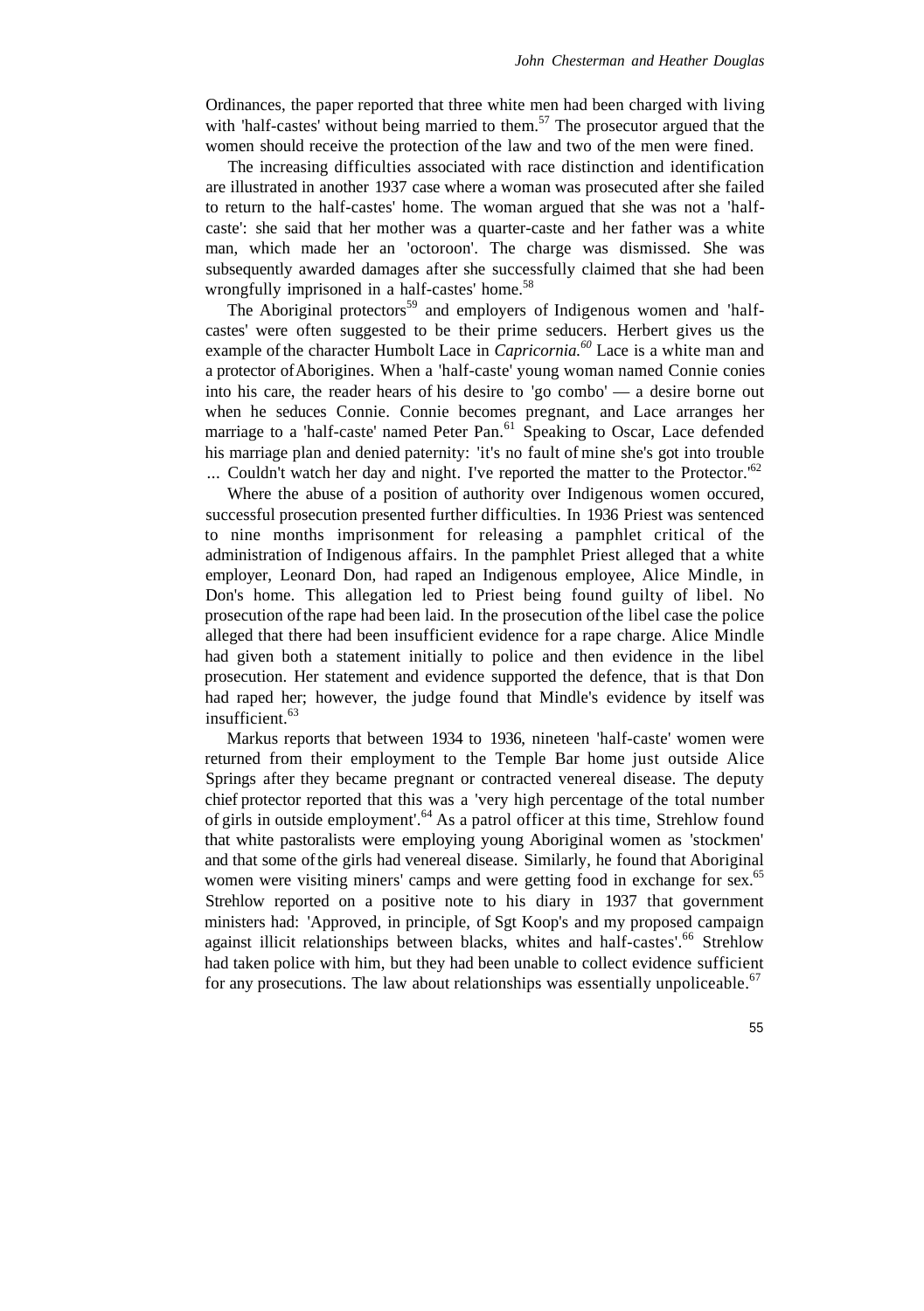# **Assimilation policy**

The ideological and administrative difficulties mentioned above manifested themselves at governmental level as a severe policy problem that needed direct discussion. Aware now that 'the Aboriginal problem' was not going to disappear of its own accord, administrators had begun in the 1930s to take their own measures to address what was slowly being seen as a national problem. Although state and territory Indigenous affairs administrators were rarely uniform in their opinions, the mid 1930s marked a significant new broad direction in policies nationwide. The policy approach in Indigenous affairs from this time was essentially two-fold: to regulate more extensively the lives of people classed as Aboriginal; and to seek the incorporation of those mixed-race people deemed capable of integration into white society. This new approach was most clearly evident in 1937, when state and territory administrators met to discuss Indigenous policies.

The best available evidence of how policy thinking shifted in the 1930s comes from the report of the conference of 1937 in Canberra. Although it is important not to over-emphasise the significance of the 1937 conference as a watershed moment in and of itself,<sup>68</sup> the report of the conference provides important evidence: no other document shows so transparently the reasoning of administrators in conversation with one another.

The 1937 conference tended to deal separately with 'full blood' and 'halfcaste' problems. With regard to the former, the conference resolved:

That this Conference affirms the principle that the general policy in respect of fullblood natives should be —

(a) To educate to white standard, children of the detribalized living near centres of white population, and subsequently to place them in employment... which will not bring them into economic or social conflict with the white community;

(b) To keep the semi-civilized under a benevolent supervision ...;

(c) To preserve as far as possible the uncivilized native in his normal tribal state by the establishment of inviolable reserves ... 69

This broad policy direction was backed up by increasingly wide-ranging powers. At the same time that *Capricornia* was being written, the various state and territory jurisdictions in Australia were bolstering their already invasive powers over the lives of Indigenous Australians.

Between 1934 and 1936, Queensland, South Australia, Western Australia and New South Wales legislated to either restate or increase the power of administrators to remove Indigenous people to reserves or other institutions.<sup>70</sup> In both Western Australia and Queensland, legislation was passed at this time that enabled authorities for the first time to compel Indigenous people to be subjected to medical procedures.<sup>71</sup> In the Northern Territory, the subject of *Capricornia,* the 1930s saw increasing power exercised by authorities over Indigenous lives. Drinking laws became tighter, and Indigenous people became explicitly barred from receiving some benefits that others took for granted.<sup>72</sup> In addition to the laws becoming more restrictive, their reach was growing, with ever-greater numbers of Indigenous people coming under the control of state and territory authorities, a process known as 'coming under the Act'.<sup>73</sup>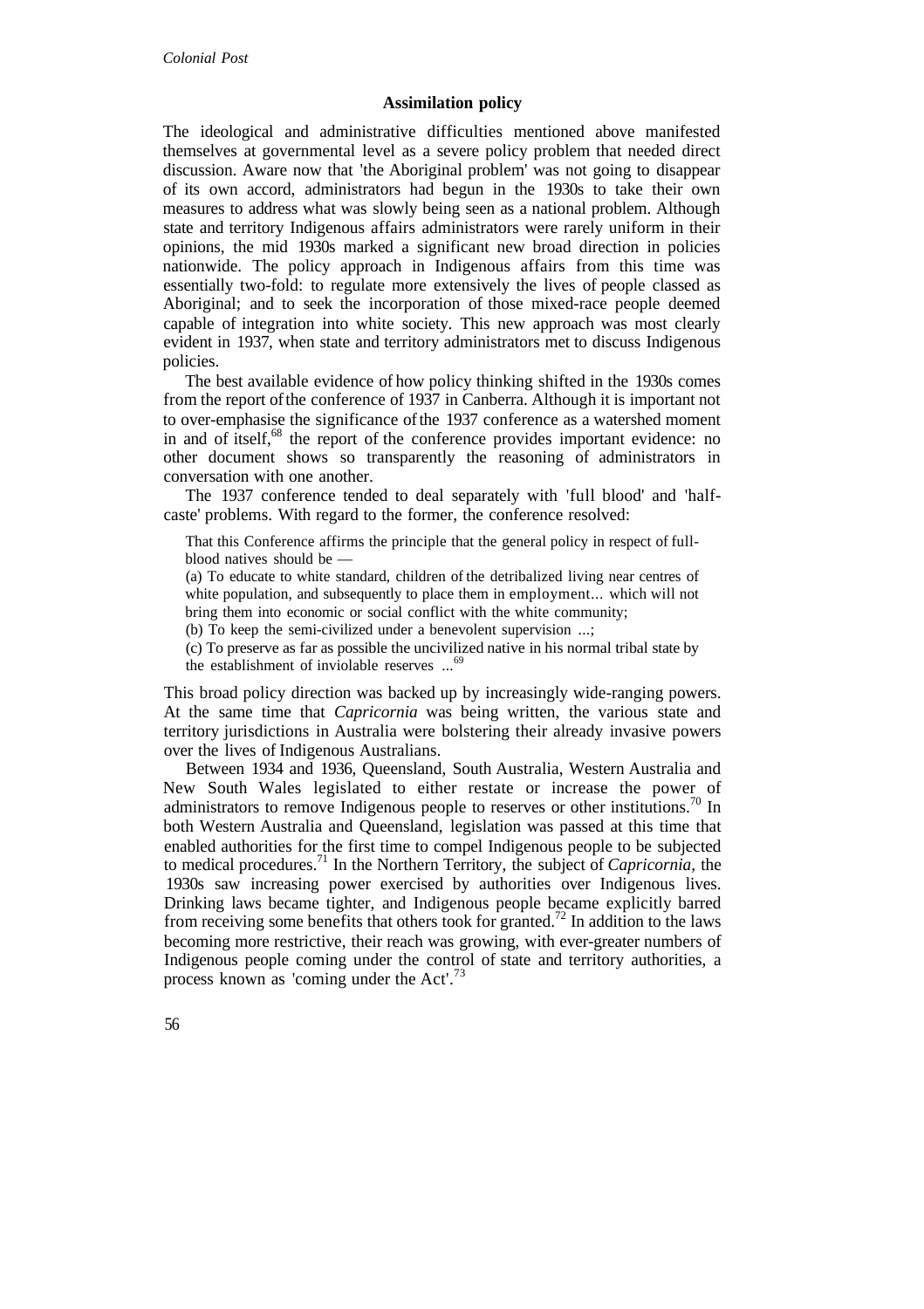The most significant development of the 1930s was that jurisdictions had begun, one by one, to make an active policy decision to integrate mixed race people into white society. Though the term 'assimilation' was only used  $\alpha$  occasionally at the 1937 conference,  $\alpha$ <sup>4</sup> the new policy direction would come to be known by that name. This development was exemplified by one motion at the 1937 conference:

That this Conference believes that the destiny of the natives of aboriginal origin, but not of the full blood, lies in their ultimate absorption by the people of the Commonwealth and it therefore recommends that all efforts be directed to that end<sup>75</sup>

The use of the word 'absorption' here carries with it all the confusion that would come to be associated with 'assimilation'. Did it refer to biological absorption, namely the loss through inter-breeding of physical characteristics? Or did it refer to absorption in the sense of social integration? Proponents of both the biological and social strands of absorption and assimilation were present at the 1937 conference.

In discussing the so-called 'breeding out' of Aboriginality, it is necessary to bear in mind the distinction we referred to earlier between the active attempt to breed out racial characteristics and the more passive expectation that increased inter-racial interaction would eventually result in this. Some officials at the 1937 conference, which McGregor notes occurred at the high point in the search for biological absorption in Australia, sought to pursue an active program to breed out Aboriginality. Among the active biological absorptionists at the conference were the two leading administrators in Western Australia and the Northern Territory: A O Neville, the commissioner of native affairs in Western Australia, and Cecil Cook, the Northern Territory's chief protector of Aboriginals.<sup>76</sup>

As an advocate for the breeding out of Aboriginality, Cook saw no reason to stop with people of mixed race:

The policy of the Commonwealth is to do everything possible to convert the halfcaste into a white citizen. The question arises whether the same policy should not be adopted in regard to the aborigines. In my opinion, there are three alternatives. First, we may adopt a policy of *laissez faire,* which, to every Protector of Aborigines, is repugnant; secondly, we may develop an enlightened elaborate system of protection which will produce an aboriginal population that is likely to swamp the white; or, thirdly, we may follow a policy under which the aboriginal will be absorbed into the white population.<sup>77</sup>

Cook favoured the third option. Neville differed slightly from Cook, believing that 'full-blooded' Indigenous people would eventually 'die out' of their own accord and that absorption policies had to concentrate on people of mixed race. It was in this context that he asked: 'Are we going to have a population of 1,000,000 blacks in the Commonwealth, or are we going to merge them into our white community and eventually forget that there ever were any aborigines in Australia?<sup>78</sup> Neville also told conference delegates that:

Western Australia has gone further in the development of ... a long-range policy than has any other State, by accepting the view that ultimately the natives must be absorbed into the white population of Australia.<sup>79</sup>